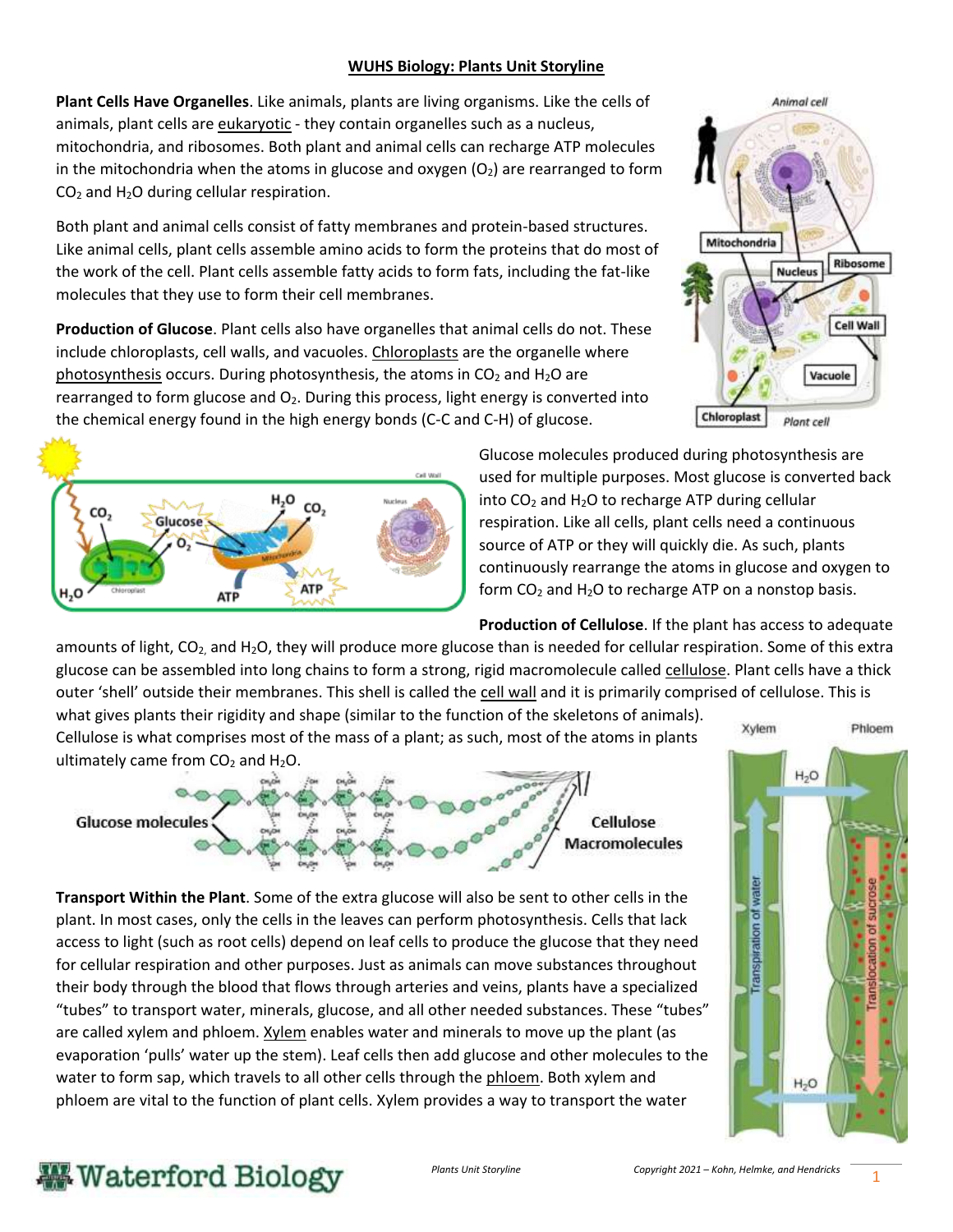needed for photosynthesis from the roots to the leaves. Phloem provides a way to transport glucose and all other molecules from the leaves to all other cells in the plant.

**Making All Other Plant Molecules**. Glucose molecules are the basis for creating all other molecules in the plant. Enzymes can rearrange the atoms in glucose with minerals from the soil (such as nitrogen or phosphorus) to form all other molecules found in the plant. Enzymes are specialized proteins that reduce the time and energy needed for chemical reactions to occur in the cell. Enzymes are sort of like "referees" for a chemical reaction – they make sure atoms are moved to where they need to be in order for a new molecule to be formed (but the molecular structure of the enzyme itself will stay the same).



**Function of Enzymes**. Enzymes can assemble, disassemble, or rearrange molecules to form new molecules. One example of this is the enzyme *rubisco*. This enzyme rearranges the atoms in CO<sub>2</sub> and H<sub>2</sub>O to form glucose. Another example includes the enzyme *starch synthase*. This enzyme assembles individual glucose molecules to form a carbohydrate macromolecule called starch. Plants depend on starch to 'store' glucose for later use (similar to how animals can store chemical energy in the high energy bonds of fat). Another enzyme, called *amylase*, can break down the chains of glucose in starch back into individual glucose molecules so that they can be used for cellular respiration.

Enzymes are extremely important for the function of all living organisms. Enzymes are what assemble molecules into the macromolecules to grow and repair cells. For example, plant cells can assemble individual glucose molecules to form a long macromolecule called cellulose. In this example, glucose would be a monomer (the individual molecules) and cellulose would be a polymer (a macromolecule, or long connected chain of individual molecules). Similarly, plant cells



**From Monomers to Polymers (and vice versa)**. If an animal (such as a cow or sheep) consumes plant cellulose in their diet, the enzymes in their digestive tracts will break down the cellulose polymers into glucose monomers. Other enzymes will break down the protein polymers into amino acid monomers. These monomers will then travel through the blood of the animal to each cell. The cells' enzymes will rearrange most of the glucose with oxygen to form  $CO<sub>2</sub>$  and  $H<sub>2</sub>O$ 

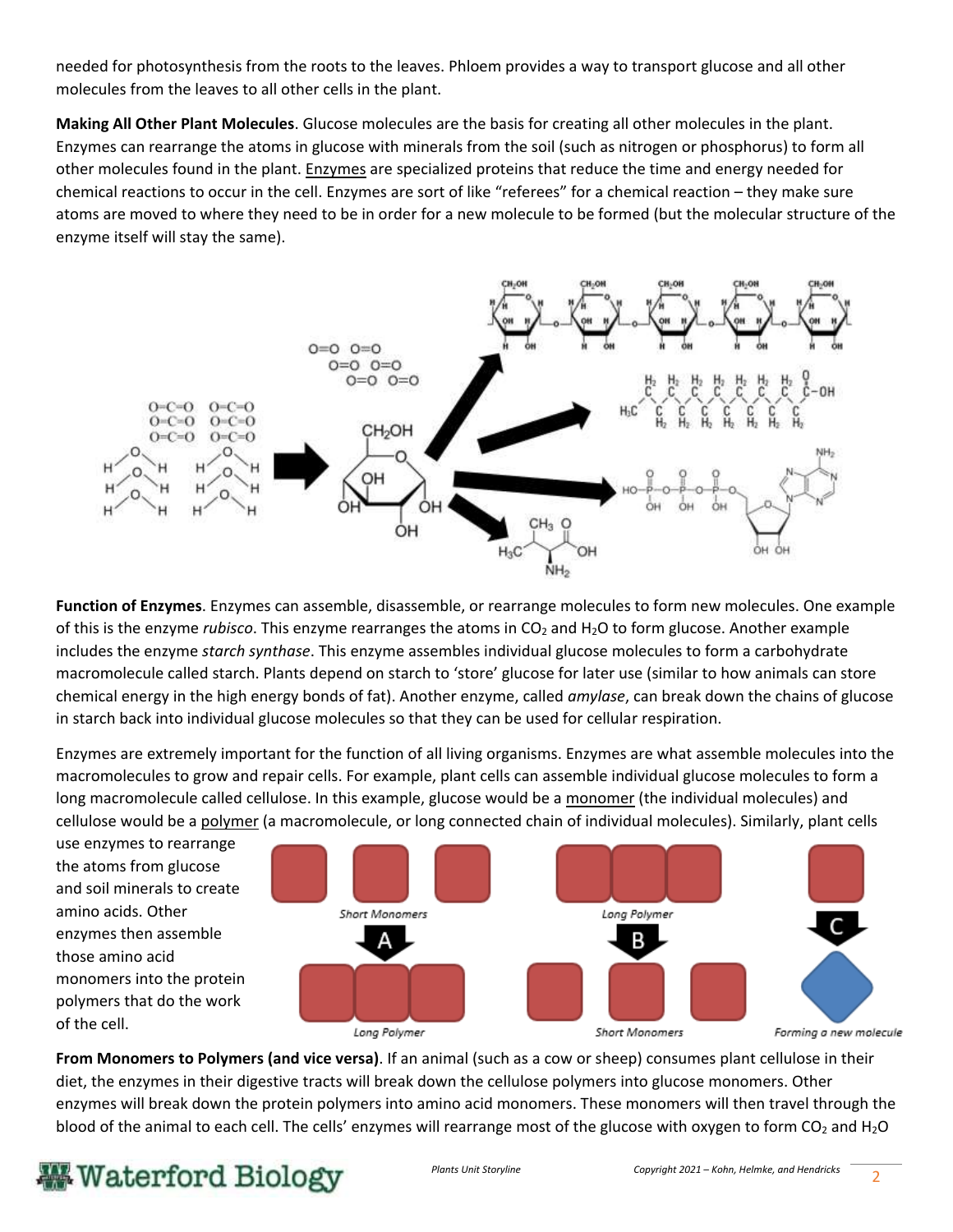to recharge their ATP. Other enzymes will assemble amino acid monomers into the protein polymers that the cell needs to function. This is how the molecules from the plant can be rearranged to form the molecules of the animal. A similar process will occur again if that animal is eaten by another animal. For example, if a human consumes a hamburger, their enzymes will disassemble the proteins into amino acids, which will be reassembled back into proteins inside the cells.

To assemble monomers (like amino acids or glucose) into polymers (like proteins or carbohydrates), enzymes will remove oxygen and hydrogen atoms from monomers to form water. The monomers will then become attracted to each other like opposite ends of a magnet. This is how individual monomers (molecules) connect to form one long polymer (macromolecule). To break up a long polymer into



individual monomers, enzymes will insert water molecules. The hydrogen and oxygen atoms will reattach to the individual monomers, causing them to separate one by one from the polymer.



**Interactions Among Living Organisms**. The capacity for enzymes to assemble monomers into

polymers and disassemble polymers into monomers is partly why a wide variety of species can exist on the planet. When animals consume plants, they use their enzymes to disassemble plant polymers into the individual monomers. Animal cells then use these monomers to either recharge ATP (during cellular respiration in the mitochondria) or to assemble the proteins and fats during biosynthesis.



Similarly, decomposers like mushrooms and bacteria also use enzymes to disassemble the polymers in dead or dying organisms. Unlike animals, mushrooms and other decomposers excrete enzymes to break up polymers into monomers (glucose, amino acids, and fatty acids). The decomposer will then absorb the monomers into their cells. Decomposers eventually convert most polymers into  $CO<sub>2</sub>$  and H<sub>2</sub>O, which can be reabsorbed by plants to be converted back into glucose and O2. As such, decomposers are vital for matter to continuously cycle among living organisms.



## **- Waterford Biology**